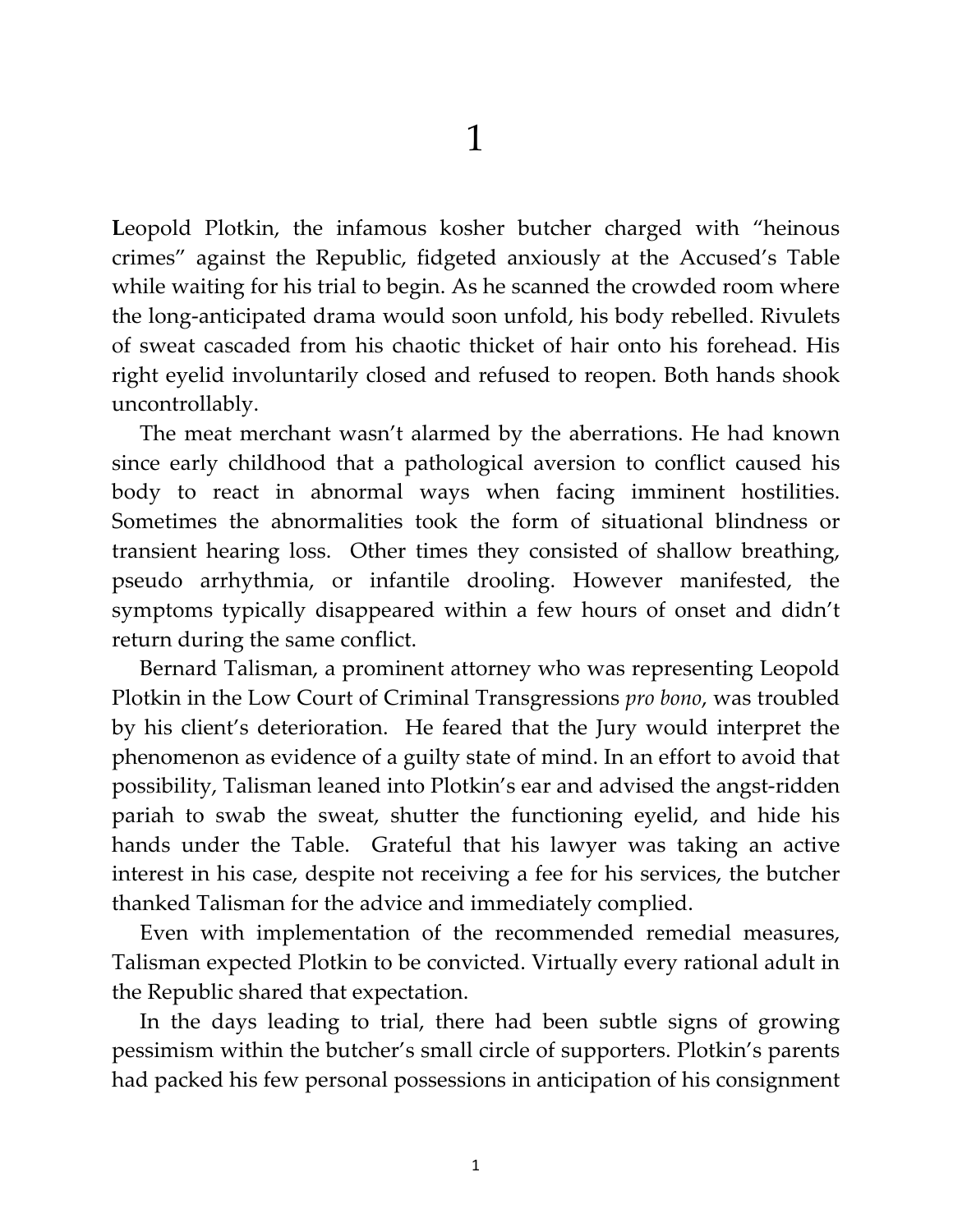to a penitentiary. His uncles had promised to visit him in prison every third weekend if they weren't experiencing florid hallucinations. *The Monthly Contrarian*, a rarely read anti-authority journal that considered Plotkin a hero to the cause, had declared in a front page editorial: "Regrettably, there is no realistic possibility of an acquittal for this courageous little man who stood up to the powers that be despite knowing it was a futile gesture that would end badly for him."

While Plotkin continued his anxious wait for the trial to begin, Prosecutor General Umberto Malatesta calmly conferred at the Prosecution's Table with a cabal of minions. The career bureaucrat was poised to deliver the government's Opening Rant, a trenchant itemization of why Plotkin deserved to be convicted and removed from society. Malatesta was a practicing narcissist with limited litigation skills. As a result, he craved the limelight but was wary of making a fool of himself. Balancing the pros and cons, he only tried cases that captured intense public attention, were likely to enhance his reputation, and seemed impossible to lose. Plotkin's was such a case.

Consistent with standard operating procedure, the minions had prepared the Rant and all questions Malatesta would pose to witnesses. They had also hosted a series of pretrial dress rehearsals to polish his delivery. Although the performances were uniformly uninspiring, the minions felt they were sufficient to secure a conviction. To feed Malatesta's narcissism, they routinely complimented him for parroting their scripts *brilliantly*. Lacking objectivity, he accepted the lies as the truth.

A gavel pounded against the Great Bench, a five-tiered oak structure occupied by Justice Wolfgang Stifel and a cadre of low-level functionaries. Because the Bench stood at the center of the Courtroom, all sectors of the tribunal heard the thuds. The sounds prompted a chain reaction. Anticipatory murmurs lapped through the Spectator Pews. Reporters stirred in the Journalist Cubicle. Backs arched in the Jury Stall. Umberto Malatesta cleared his throat at the Prosecution's Table. Leopold Plotkin sagged at the Accused's Table. Bernard Talisman pursed his lips at Plotkin's side.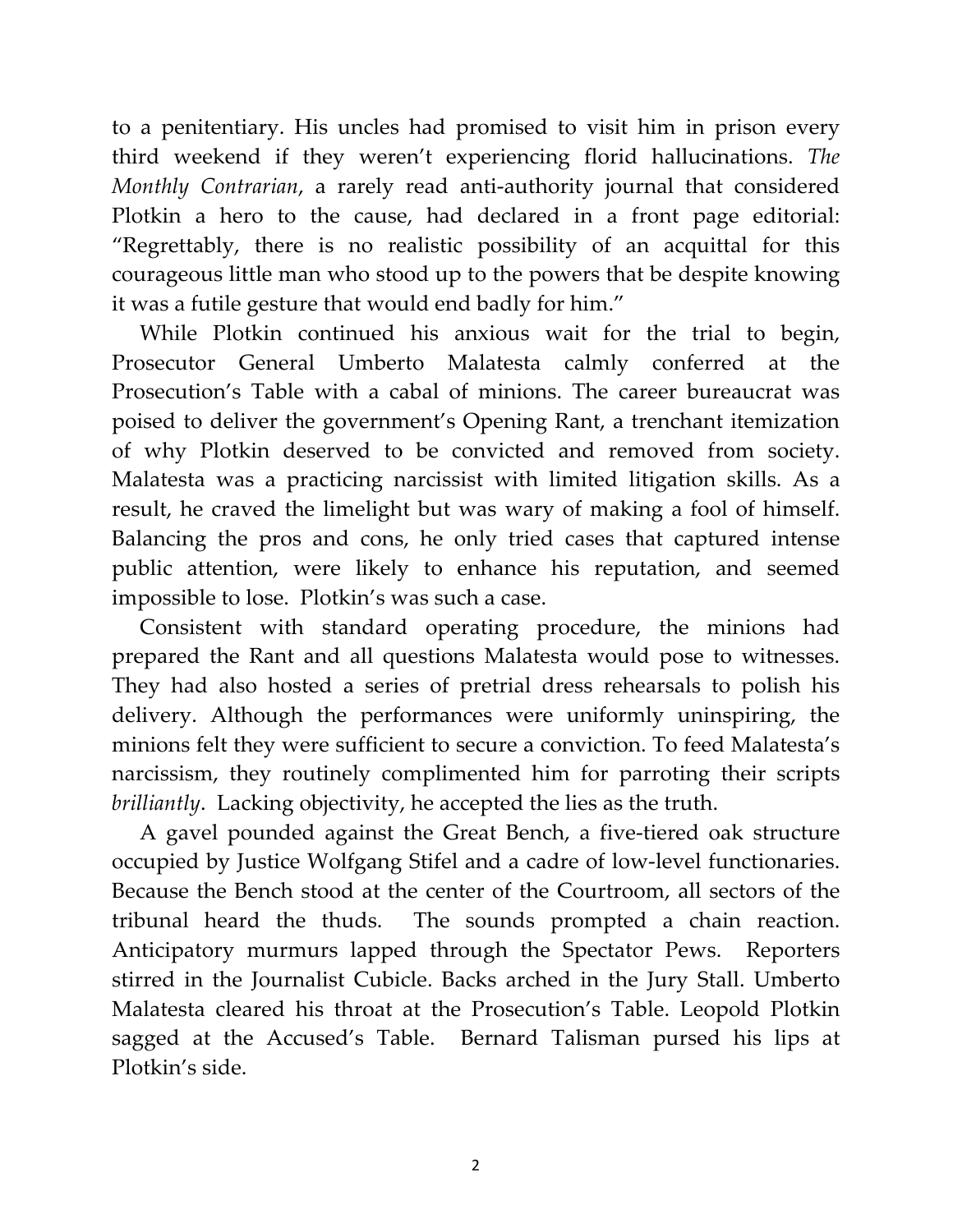A Bailiff trundled into the Courtroom Well to announce the start of the trial. As rehearsed, Malatesta sprang from his chair and repositioned his litigation wig to a more belligerent location on his head. Looking appropriately ominous, the beetle-browed prosecutor lifted his trial robe off the floor and crossed the grey marble expanse with long theatrical strides before coming to rest at the base of the Great Bench. He craned his neck toward the gilded ceiling to meet the hooded eyes of Justice Stifel who hovered thirty feet above him on the top tier. "May it please the Court," Malatesta intoned confidently while stroking his moustache. "The Prosecution is ready to rant."

The diminutive judge, who was too short to otherwise be seen from most parts of the Courtroom, stood on a stool to increase his height. A vague smile embroidered Stifel's heavily wrinkled face. The limited sign of pleasure reflected ambivalence over the circumstances he found himself in. On one hand, he was elated that *The Republic against Plotkin,* one of the most important trials in his lifetime, was being presented in his domain. Having occupied the Bench for nearly four undistinguished decades, Stifel envisioned the spectacle as an opportunity to cement his legacy as a proprosecution zealot, with few ethical constraints, who worked hand-inglove with the Government to elicit guilty verdicts. On the other hand, he was disappointed that Plotkin had insisted on a jury trial, a decision that robbed him of the honor of being known as the jurist who convicted the pariah. With an affection reserved for prosecutors, Stifel told Umberto Malatesta that the Court was "*extremely* pleased to have the Republic's *esteemed* representative in the Courtroom" and authorized him to proceed with *zeal* in laying-out the government's case.

Feigning respect for the little respected official, Malatesta genuflected in the Justice's general direction. After performing the charade, he waited for Stifel to dismount the stool, ease into the Judicial Chair, and disappear from sight. He then bounded to the Jury Stall to romance the seven men who had been selected to determine Plotkin's fate. Strategically positioned only inches from the septet, Malatesta opened his mouth and, in a counterfeit baritone suggesting gravitas, asked, "*Who* or, more accurately, *what* is Leopold Plotkin?"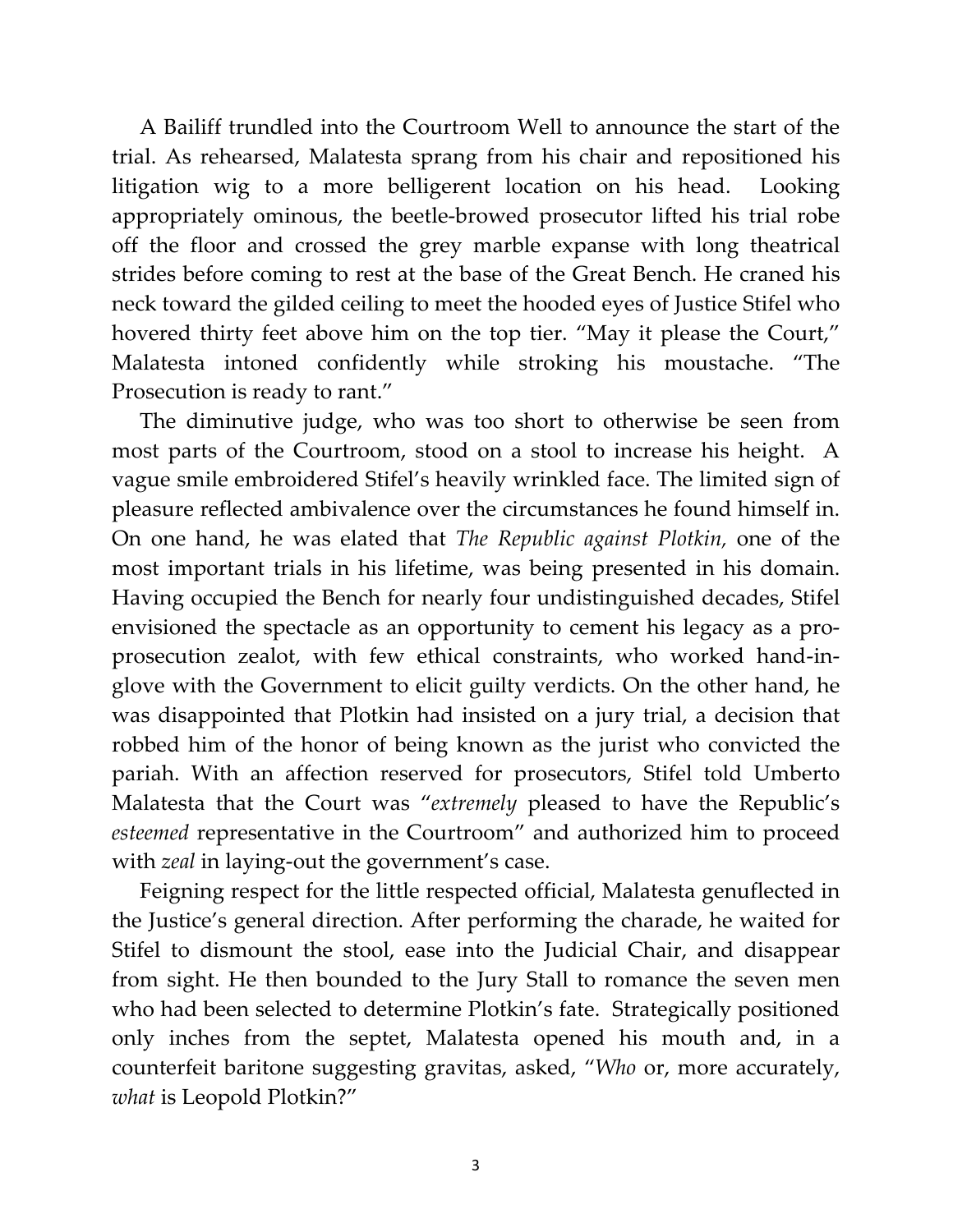The question's pedantic delivery mesmerized the Jurors. Eager to learn more about the despised butcher than had been luridly reported in newspapers, they leaned forward in their chairs, mouths agape, eyes bulging, brows furrowed, ears aimed at the prosecutor.

"In a word or, perhaps, two sentences," Malatesta proclaimed, "the *despicable* meat merchant seated at the Accused's Table is a socialist masquerading as a capitalist, a nihilist in sheep's clothing, an unapologetic anarchist, and a devout vivisectionist! More to the point, he is a lapsed exhibitionist who, with malice aforethought and no afterthought, has gone to unprecedented, *illegal* lengths to avoid detection, all to the *profound detriment* of this Republic!"

Observing Malatesta's disdainful scowl, Jurors winced in their Stall. Elsewhere in the capacious venue, spectators grimaced, journalists scribbled, and Plotkin lowered his head. Stoical by nature, attorney Bernard Talisman didn't react.

"What this *pervert* has done is shocking even to Umberto Malatesta, the inimitable civil servant who stands before you!" the prosecutor shouted while raising his hands toward the ceiling like a tent revival preacher. "Anybody other than an imbecile who has been living under a rock knows that his acts and omissions have fomented a Crisis of unspeakable dimensions; unspeakable because the extent of the Crisis has yet to be determined!"

Malatesta tilted forward, gripped the banister that defined the Jury Stall, and shook his head vigorously. The sudden movement of a large object in their vicinity prompted several bodies in the Stall's front row to recoil in self-defense. Courtroom artists recorded the bold move for posterity.

"This *rodent* is an enemy of the State!" Malatesta pronounced with bombast after righting his head. "His *heinous* crimes—crimes that are both beneath and above contempt—continue even as Umberto Malatesta speaks. They are damaging the economic, social, and political well-being of the greatest country in the known civilized world! They imperil the capital city of Fettig and all who reside here, causing one to wonder whether it will lose its reputation as the crown jewel of civilization, the place of high culture, the port of entry for even the lowest of immigrants who come in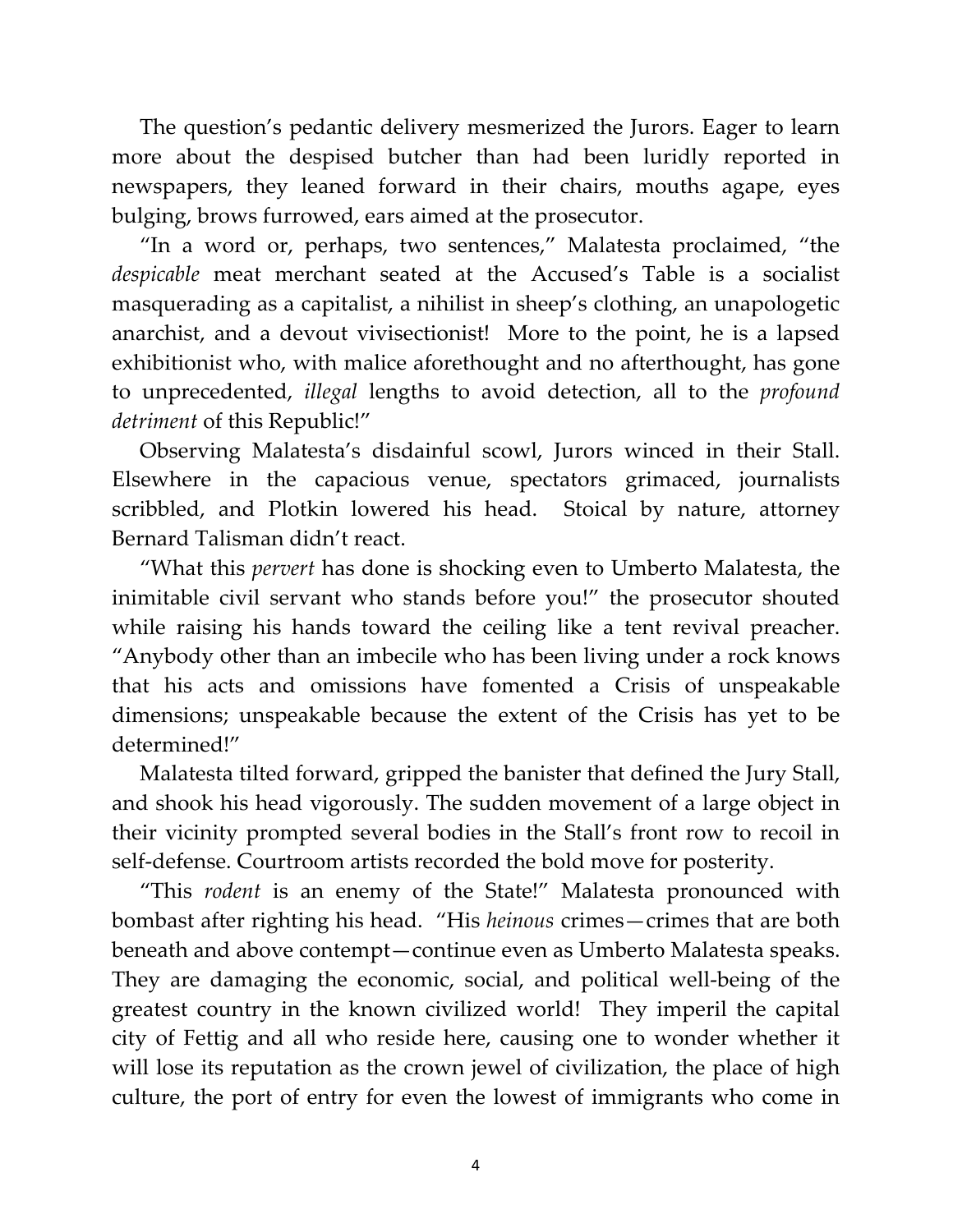search of truth and wisdom, not to mention prosperity, freedom, and better prisons!"

The prosecutor stopped talking to enable the Jurors to digest his hyperbole. After a moment of silence, he arched his back and asked, "Must Umberto Malatesta say more about this fiend's *diabolical* nature to enable you to come to terms with who, whom, or what you are dealing with?"

Anxious to see how the Jurors would react to the rhetorical question, Leopold Plotkin raised the eyelid that still functioned. Turning to the Jury Stall, he was disappointed to discover all seven Deciders mouthing the word "No." The butcher slouched lower in his chair and closed the lid tightly, not wanting to see more.

"Look at him!" the prosecutor snarled as he glared at the butcher, spittle dripping from his chin onto his robe. "He sits there calmly, eyes closed, not a care in the world! He's unconcerned with the havoc his crime spree has wreaked! Only a person without a conscience can be so aloof. While it pains Umberto Malatesta to say so, this *monster* is human in name only!"

Elated to see several Jurors staring at Plotkin malevolently, Malatesta bellowed, "This once highly regarded merchant's fall has been both swift and steep! It will be incomplete, however, until a guilty verdict! Unless this *animal* is convicted, as day follows night, spring follows whatever, and so forth and so on, the Republic will remain in harm's way, subject to his whims and caprices! To avoid a catastrophe of biblical proportions, you must send a message that his deviant behavior will not be tolerated in a society governed by *The Rules of Law."*

Heads nodded piously in the Spectator Pews in recognition of the sanctity of *The Rules*, a collection of legislative edicts credited with the Republic's evolution from a brutish state of nature, where people routinely preyed on one another, to a civil society where predation, although still frequent, was better organized. The most pious heads belonged to officials cordoned in the Dignitaries Section who were responsible for most of Plotkin's pretrial suffering: Cicero Bookbinder, Leader of the Inner Chamber, the legislative body that enacted the law the butcher allegedly breached; Mendel Sprem, Bookbinder's Alter Ego and so-called "Brain,"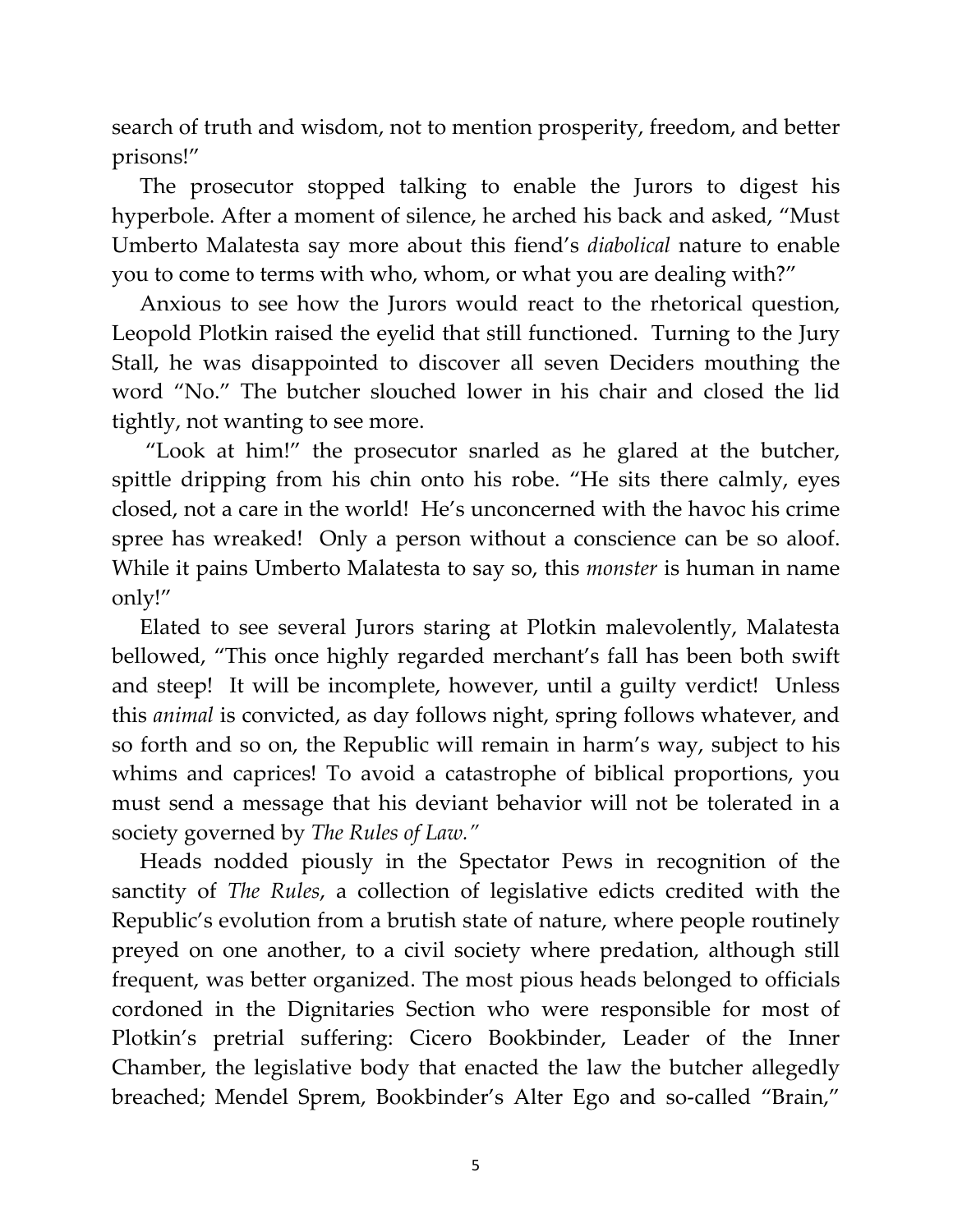who authored the law; Emile Threadbare, the Republic's High Minister, who forced Bookbinder to propose the law; Jean-Pierre Proust, Commandant of the National Constabulary, whose officers arrested Plotkin for ostensibly violating the law; Hans Gogol, Warden of Purgatory House of Detention, the institution where Plotkin languished and suffered systematic abuse following his arrest; and Fettig Mayor Rumpold Snipe, a prominent local demagogue who, during an eleventh hour press conference timed to influence prospective Jurors, had denounced Plotkin as an enemy of the Republic, the City's most dangerous resident, and a man who repeatedly defied *The Rules*.

Heads also nodded outside the Dignitaries Section. One rested on the narrow shoulders of Felix I. Bleifus, a lawyer with The Society for the Apparent Representation of Indigent Criminal-Types, an organization that pretended to represent impoverished defendants for free. Another rested on the neck of psychiatrist Seymour Peltz, the Permanent Acting Director of Admissions and/or Discharges at the Warehouse for the Purportedly Insane, a facility that specialized in not treating its patients. A third belonged to A. I. Gopnik, a Warehouse resident who was observing the proceedings under the supervision of two orderlies. Bleifus, Peltz, and Gopnik had encounters with Leopold Plotkin prior to the trial that did not significantly contribute to his pretrial suffering.

While Jurors listened with the stillness of wax figures in a museum, Malatesta began to weave a narrative of the events that led to the criminal charges. Interlacing fact with fiction, he pounded his fist against the Jury Stall railing to punctuate each item, causing some of the Deciders to flinch with each jarring blow. Then, the prosecutor abruptly dropped his arms to his sides and stopped speaking to allow Jurors to dwell on everything he had exaggerated or misrepresented up to that point.

As Malatesta transfixed the Jury with silence, the egoist's minions were astounded by his performance. He had exceeded their expectations, risen to the occasion, aped their lines to perfection. They nervously waited for him to stumble. Justice Stifel, hidden in his Judicial Chair, was also pleasantly surprised. Never, on the few occasions that Malatesta appeared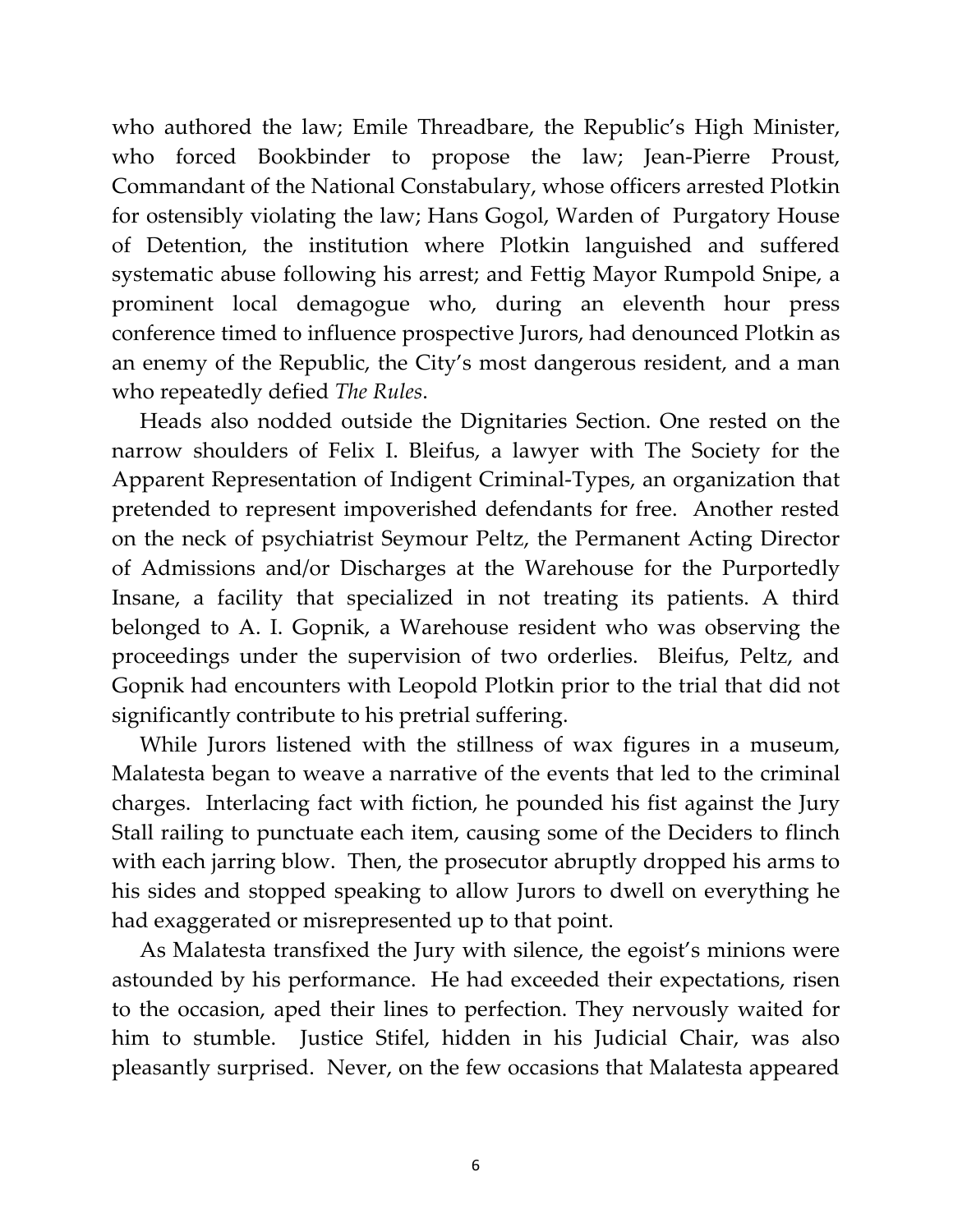in his Courtroom, had the prosecutor's performances been more than mediocre. "Maybe I misjudged him," the pocket-sized Jurist mumbled.

Plotkin glanced again at Bernard Talisman to ascertain how his defense attorney was holding up under the pillorying. Talisman's face was inscrutable. It revealed none of the outrage or empathy the butcher yearned for. In need of emotional succor, the butcher turned toward the Spectator Pews, where a small pro-Plotkin contingent was strategically positioned at the far end of the second row, near an array of stiffly-posed portraits of Justices who had died during unusually contentious trials.

The first familiar face Plotkin saw belonged to Primo Astigmatopolous, his long-time chicken plucker, intimate confidant, apostle, and closest male friend. The next was Ana Bloom, a handsome woman with porcelain skin, who was the unrequited love of his loveless life, only female friend, and Talisman's paramour. The third and fourth faces belonged to the Kimmelmen brothers, Jacobi and Arturo, his Tearoom friends. Although each of them smiled at him congenially, Plotkin felt that he needed more succor than they proved capable of giving.

Casting his functioning eye across the Pews, he came to his closest living relatives: Jacob Plotkin, his stern father; Emma Plotkin, his passive mother; and Moishe and Misha Plotkin, his deranged twin uncles. The family elders, dressed in funereal black, silently mouthed his name while grimacing. Slightly buoyed by their displays of support, Plotkin mouthed each of their names in reply.

The butcher turned his attention to a flock of more distant relations, all of whom were also attired in black. Most ignored him. A few met his needy gaze with scowls. They were upset with him for staining the family's previously nondescript reputation.

After exhausting the last of the relatives, Plotkin's eye drifted to Milos Gorky, the Inner Chamber's "Great Dissenter," an anarchist who had voted against enactment of the law he allegedly violated. Philosophically opposed to lawmaking per se, Gorky had publically pledged his unyielding support for Plotkin's anti-authoritarian behavior. To confirm that the support hadn't evaporated, Gorky met Plotkin's stare with a two